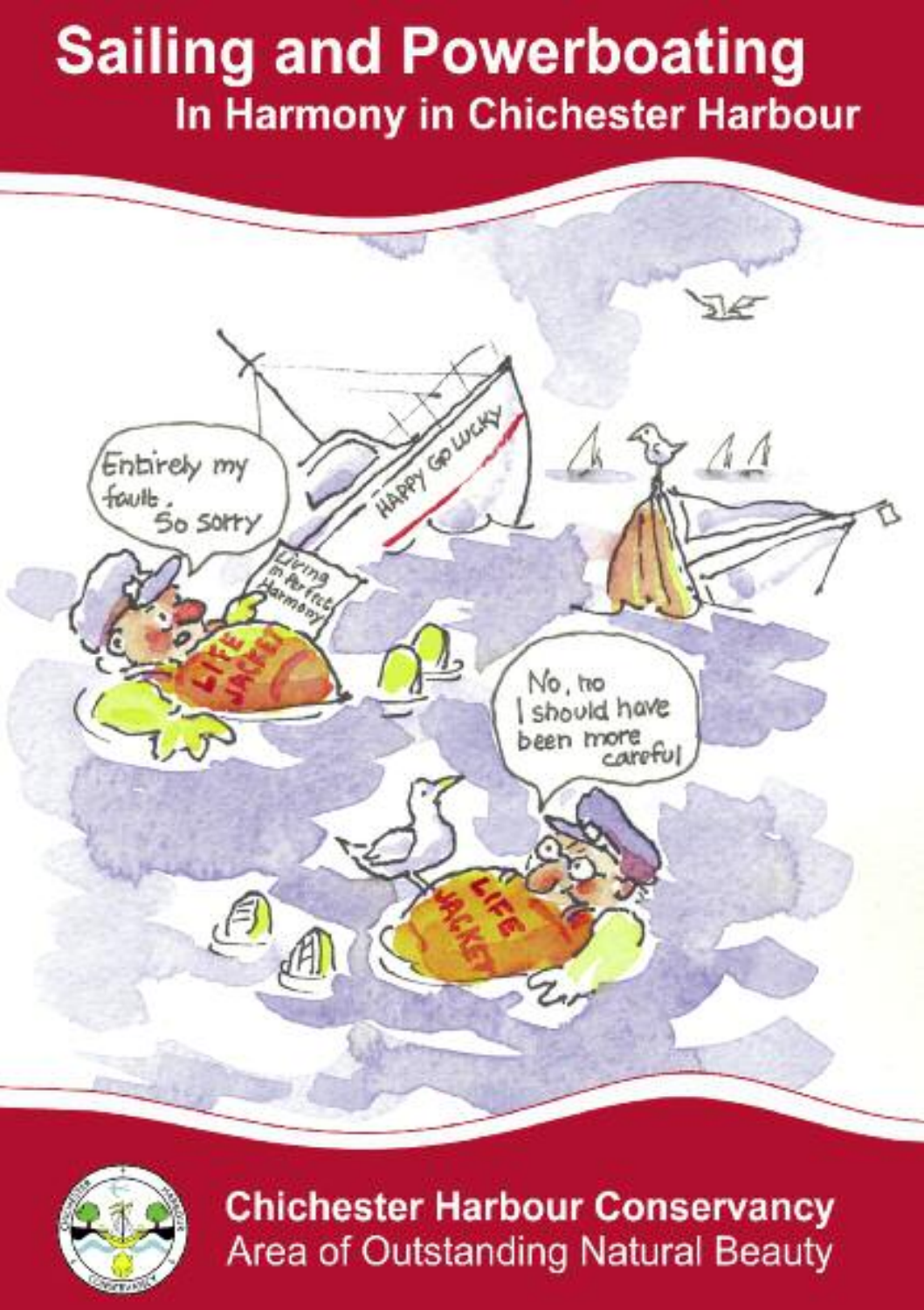Some 10,000 boats share the fabulous recreational facilities of Chichester Harbour. This leaflet is designed to help powerboaters and dinghy sailors understand each others sports, so that everyone can get on and enjoy their time afloat with minimum conflict. To this end yachting journalist Mark Rushall answers questions commonly posed by powerboaters and suggests some ways for sailboat racers to share facilities, without spoiling everyone's fun.

Basically the message is a simple one: 'think of others whilst having fun yourself'.

## Information for Powerboaters

I'm always having to alter course or slow down for sailing boats: why can't they steer straight down the right hand side of the channel just like we do?

If they could, sailboat racing would be much simpler! There are two motives for not sailing a straight line course, one practical, the other tactical.

No sailboat can sail directly into the wind. If it tries, the sails simply flap, and eventually the boat blows backwards. Progress against the wind is made through a series of 'tacks': see figure 1. That's the main practical reason for sailing what appears to be a haphazard course. (Modern sailboats have a similar problem when sailing away from the wind: see later!)





Produced by Chichester Harbour Conservancy 2012. Text by Mark Rushall. Cartoons by Roger Smith. Printed by PPG Ltd. If you are unable to use this leaflet, please pass it on to someone who would be interested or recycle it. Photo credits: Matt Simmons Photography p4 Int 14 & p6. All others CHC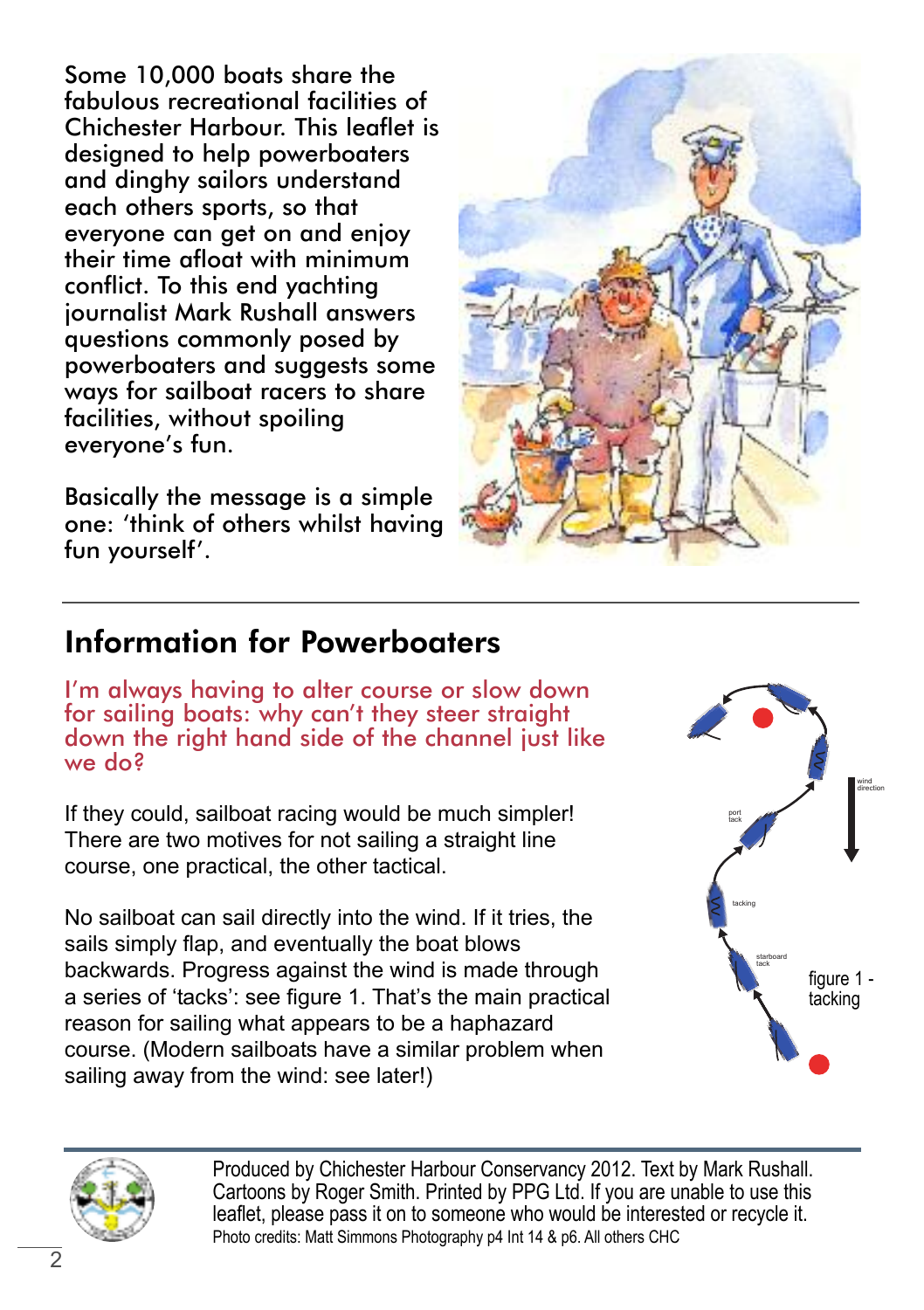#### So why do they always seem to turn right under my bows, just when I'm not expecting it?

Now we come to the tactical bit! Dinghy racing is like sailing an obstacle course. Whenever the wind shifts, the advantage changes from one tack to another. Just a 5 degree windshift (very common when the wind is blowing over the land) can give a 25 metre gain to the boat on the favoured tack.

The current in the harbour also has a significant impact on racing tactics. Figure 2 shows a leg of a typical harbour race, sailed against the wind and against the tide. (You can usually tell which way the tide is running by looking at the moored or anchored sailing boats.) The strongest tide is in the deepest



water down the middle of the channel: sailing against that is like swimming through treacle! The yellow boat has sailed into the slacker current in the shallower water on the outside of the bend: less current than in the middle, but as you probably remember from school geography, not as slack as the current on the inside of the bend, where the rest of the fleet are jostling for position.

The draft of a racing sailboat is not significantly different from that of an average sized motorboat, typically 2 to 4 feet, but few of the boats racing in the harbour have any instrumentation at all! In light winds and strong current, the tactic might be 'touch and tack', with little time for warning. The keen racer will then be looking for a clear path back into the slacker water… with lots of boats racing, finding a clear 'lane' back into the shallower water is critical, so he'll be paying



less attention to passing traffic than he probably should be!

#### OK, I now understand what is going on against the wind, but I often have the same difficulties when they are racing with the wind: except they are moving much faster!

In a gust, when a sailboat is sailing against the wind, it can prevent a capsize, by turning the boat slightly toward the wind. This releases the pressure from the sails and lets the boat come upright. When sailing across the wind or with it nearly behind, it's not possible to 'de-power' in this way. Now the sailboat racer will steer away from the wind until the boat has a chance to accelerate (figure 3). It's just like steering a car into a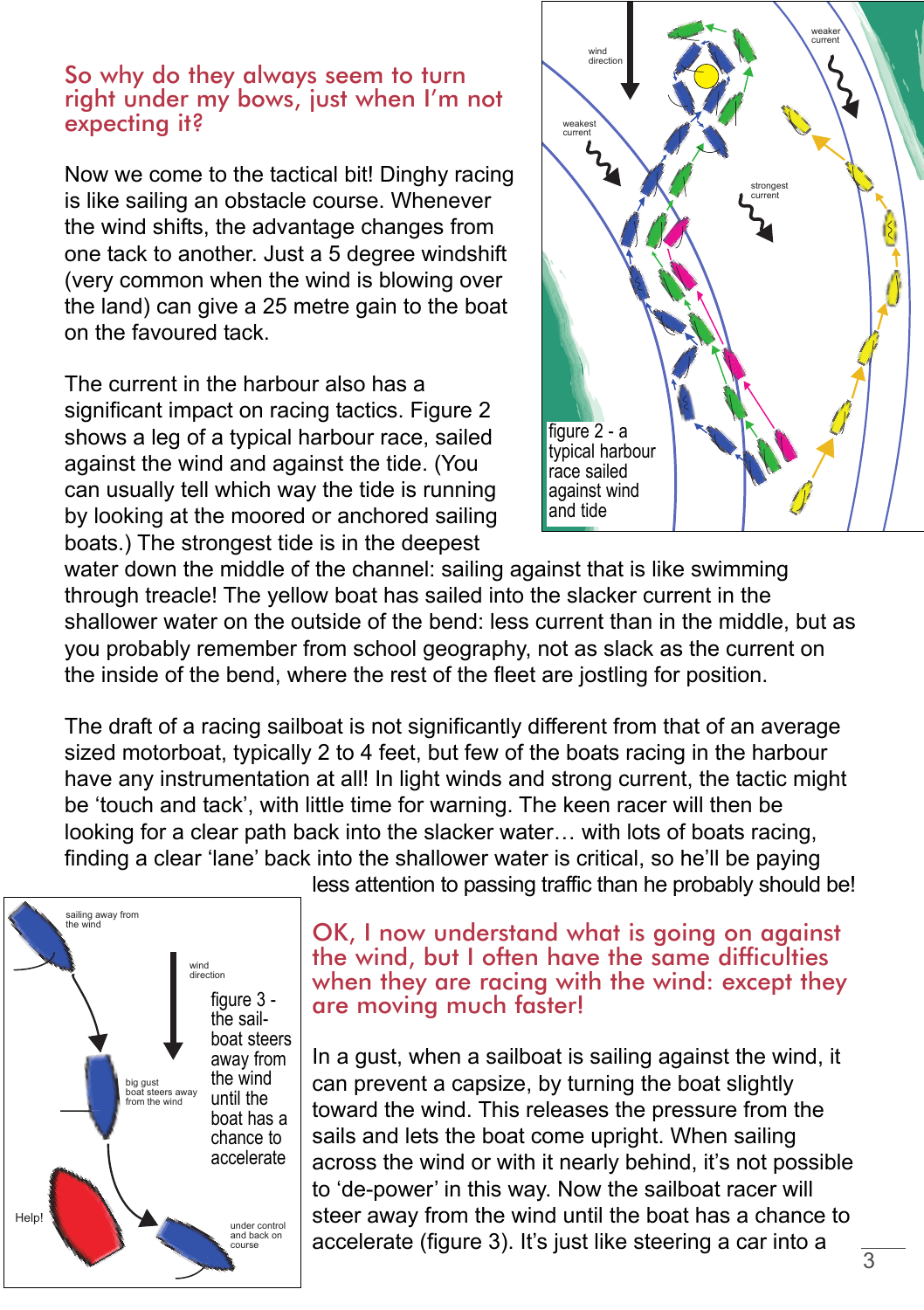skid to regain control on a slippery road and a tight bend. Once back in control, it's possible to resume the previous course. When sailing with a spinnaker (the big curved coloured sail), and big gusts, the course alteration is bigger. The larger the spinnaker and the bigger the gust, the more radical the action. If an obstruction hinders this corrective action, a capsize is highly likely!

#### Why do some boats with spinnakers sail straight to the mark, while others zigzag around wildly, just as if they are tacking?

The boat with the red white and blue spinnaker (figure 4) is an 'X boat'. You can see that the spinnaker is a fairly symmetrical shape. This sail is very forgiving: it can be used through a big range of wind angles. Boats with this type of spinnaker tend to be relatively slow sailing with the wind, so they frequently divert from a straight line course to avoid the current (as against the wind, see above).

The boat with the blue and white spinnaker (figure 5) is an International 14. This spinnaker is not symmetrical. Though very fast, it has a very narrow useable wind angle, which changes with wind strength.

Have you heard the expression 'sailing too close to the wind'? Sail with the wind coming across the boat with this sail, you will capsize! Sail directly away from the wind, the sail will flap, the boat will become unstable, and you will still probably capsize! So sailing with the wind behind, with an asymmetric spinnaker, is done in a series of 'reaches'. With all types of sailboat, changing from one reach to another (the 'gybe') is faster and more dramatic than tacking.



figure 4 - X boat



figure 5 - International 14

### Why do they need so much room as they approach their racing marks?

As with a grand prix circuit, there is always a 'racing line'. The fastest turn is usually a wide smooth approach followed by a tight exit. That keeps speed on and gives the most tactical opportunities for the next racing leg.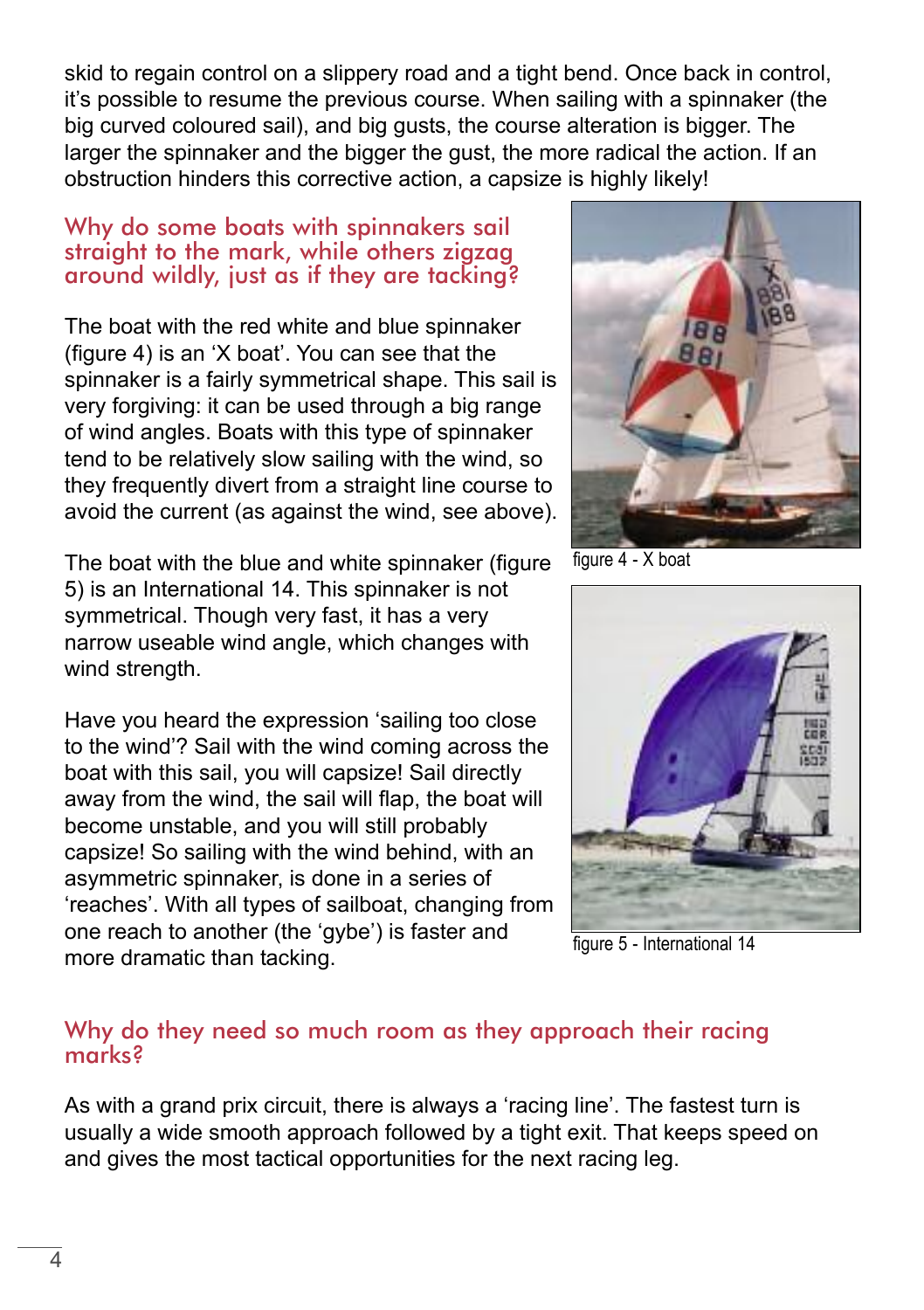### Why do they have to set their racing courses right across the main channels?

Many racing boats draw as much as or more than the average powerboat. At half or low tide there is simply no alternative, we have to share what water is there. The Sailing Clubs and the Chichester Harbour Federation have developed a Code of Conduct for racing in the harbour. This seeks to ensure that vessels can still transit safely in the vicinity of main start lines.

Race start lines away from the main channels, where traffic is light, may take up the whole width of the channel. Please wait for the dinghies to start, it should only take a few minutes.

Last summer I thought I had found a nice route through a mass of boats aimlessly sailing around. Suddenly a hooter sounded, and they all accelerated straight towards me! How can I avoid this?



That is a tricky one: it sounds like you inadvertently sailed through their start line! A mass of boats sailing in a small area, especially with sails flapping, usually indicates that a start is imminent. The start line can be between a committee boat and a mark, between two boats, or between a flag pole on the bank near a sailing club; and a mark. Hints of an impending start are guns or hooters, and flags being dropped or raised on a flagstaff. Flag P (blue flag with white rectangle inside) is normally raised with four minutes to go, and lowered with a hoot with one minute to go. At this stage the boats should be lined up, vaguely pointing in their starting direction. You should be able to motor well clear around one end of the start line or the other. Beware: they are highly unlikely to be looking for an obstruction motoring toward them!

Sign-up for the Navigation eNewsletter at www.conservancy.co.uk to receive information on the times of racing in the harbour, which may help you avoid busy start lines. Racing programmes are available on www.chifed.org.

#### I am very happy to stick to my motorboat! Can you give me some general hints on how to keep clear but still get to my destination?

► Watch the patterns of boats and try to spot the rounding marks in use (usually the spherical yellows). There are often several classes, starting at intervals, sailing similar courses. But be aware that different sailing clubs may be organising separate races!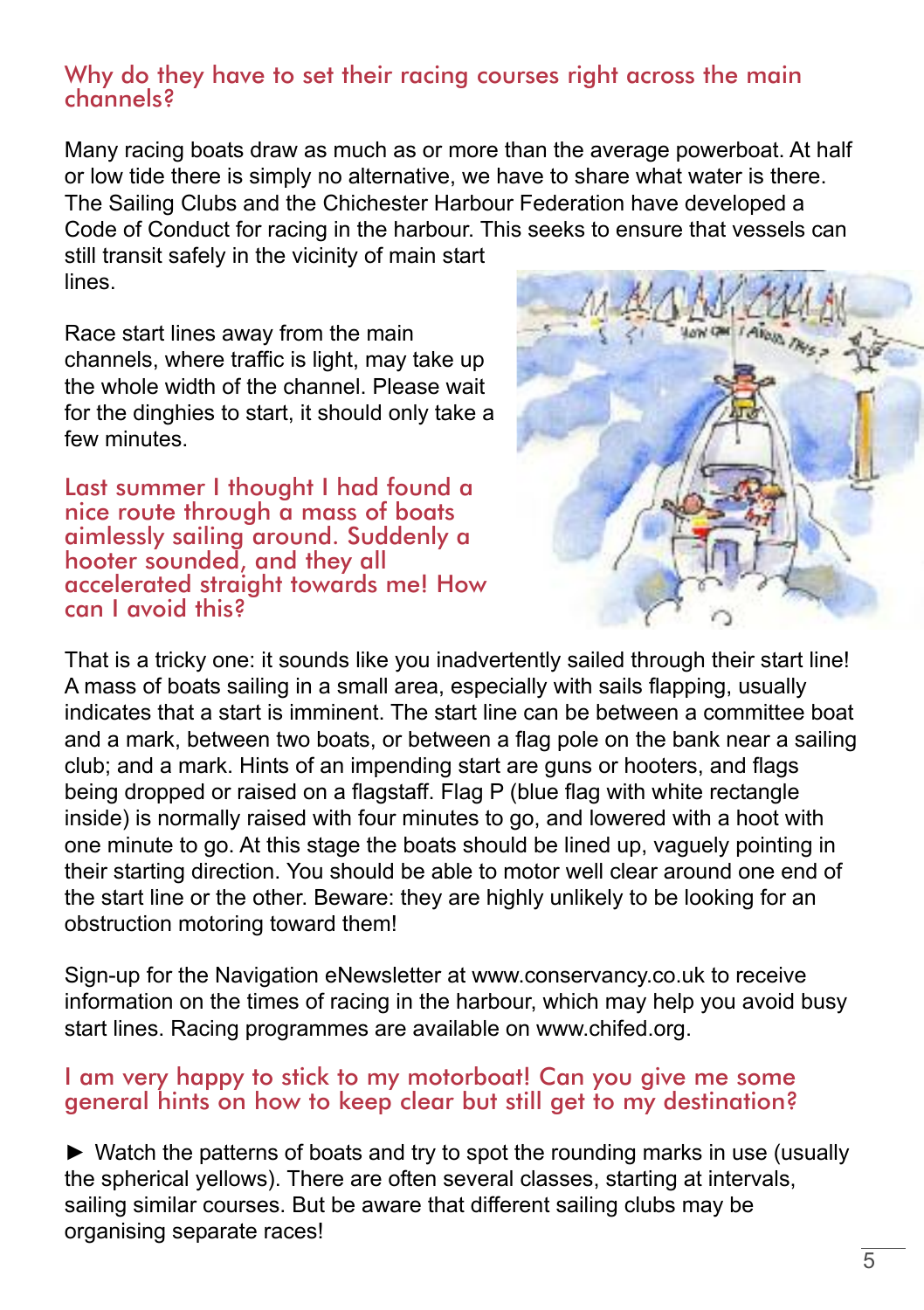► When manoeuvring close to racing boats, make sure that they know that you've seen them.

► Make your intentions clear as early as possible. An early course alteration, or reduction in speed, should put the sailboat racer's mind at rest and discourage him from making a radical manoeuvre.

► Be aware of what the tide is doing. That will often enable you to understand the racer's apparently haphazard course changes.

► Watch out for hand signals: generally sailboat racers aren't trying to be rude;



they are trying to suggest a mutually convenient alternative to a collision!

► If you want to be friendly, try to keep wash down when motoring in front of racing boats. One foot of powerboat wash is the equivalent of binding brakes on an uphill cycle - it hurts! Even better, slow down and pass astern.

# Information for Racing Sailors

#### Some of these powerboats seem determined to run me down… I don't understand why they can't anticipate even our most straightforward manoeuvres!

With nearly 2,000 motor vessels, and 5,000 dinghies registered in the harbour, it's actually quite astonishing how few incidents occur at the really busy times. Responsible sailboat racers owe it to all powerboaters to understand their fears and concerns. Education in an open and friendly way is far more likely to have an effect than aggressive shouting and fist waving on the water!

Having spoken to several harbour powerboaters, with a range of experience, here's a summary of their most useful comments:

► Sailboat racers know where the bottom shelves through hard experience! It's not reasonable to expect powerboaters to learn about the harbour in that way. Grounding a large powerboat is not only embarrassing, it can be expensive, as there is little protection for propellers and shafts. Though the powerboats draft is similar to the boats we race, they are not generally comfortable straying outside the marked channels.

► Few powerboaters have had the dinghy sailing experience that many sailboat racers have. Anticipation of forthcoming manoeuvres, understanding relative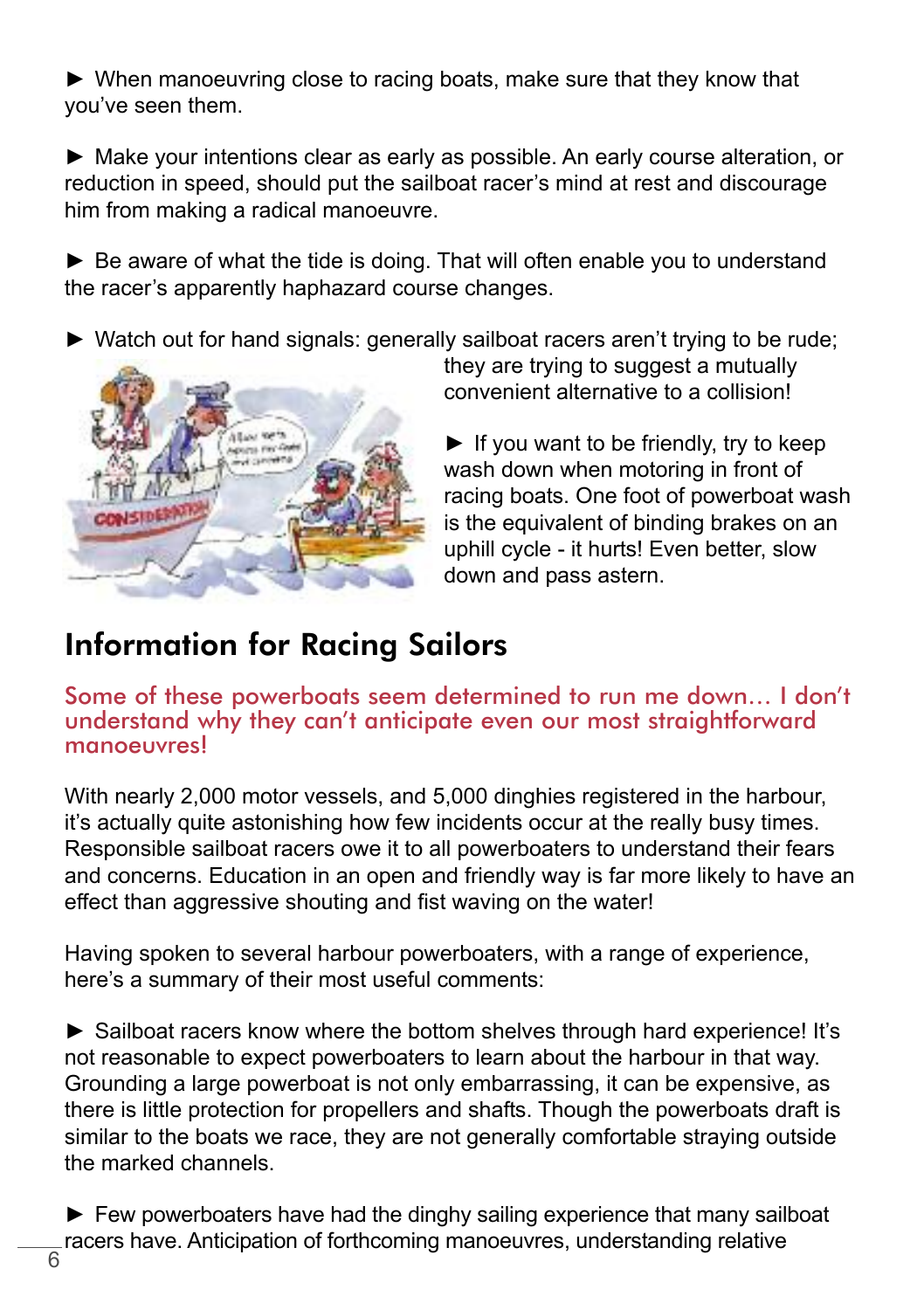

speeds and angles, and subtleties of current and windshifts may not be second nature.

► Yachts experience the same problems when confronted by racing dinghies. They may be constrained by their draft and may be less than manoeuvrable.

 $\blacktriangleright$  It is really difficult for a nonsailor to spot the ends of a start line

before the gun goes! If the line impacts on a significant proportion of the main channel, it's helpful during the pre-start to keep inside the perpendicular extensions of the limit marks, leaving an obvious thoroughfare for cruising sailors and powerboaters.

The typical powerboat, with its flat bottom, high sides, and rudders aft, makes it much easier to steer at speed. Powerboaters are often nervous of the bow blowing off the wind when manoeuvring at low speeds.

► Close vision may be obscured, if you can't see him, he probably can't see you!

► 'I want to keep clear but I'm not sure what to do!' If you can, make eye contact with the skipper of the powerboat. Make clear, friendly hand signals if they will clarify the situation; 'keep going straight on, we are about to round this mark!'

 $\blacktriangleright$  The rules which apply between racing sailboats and powerboats are the International Regulations for Preventing Collisions at Sea (IRPCS). In particular, the 'stand-on' vessel is required not to alter course. The rules in full can be found on www.sailtrain.co.uk

► Rule 69 allows severe punishment for gross breach of good manners. Think twice before abusing a fellow harbour user!

achieve harmony by promoting courtesy

► Most importantly, when a powerboater does slow down, or alter course, a wave and a thank you will encourage future co-operation… and he probably has friends, too!